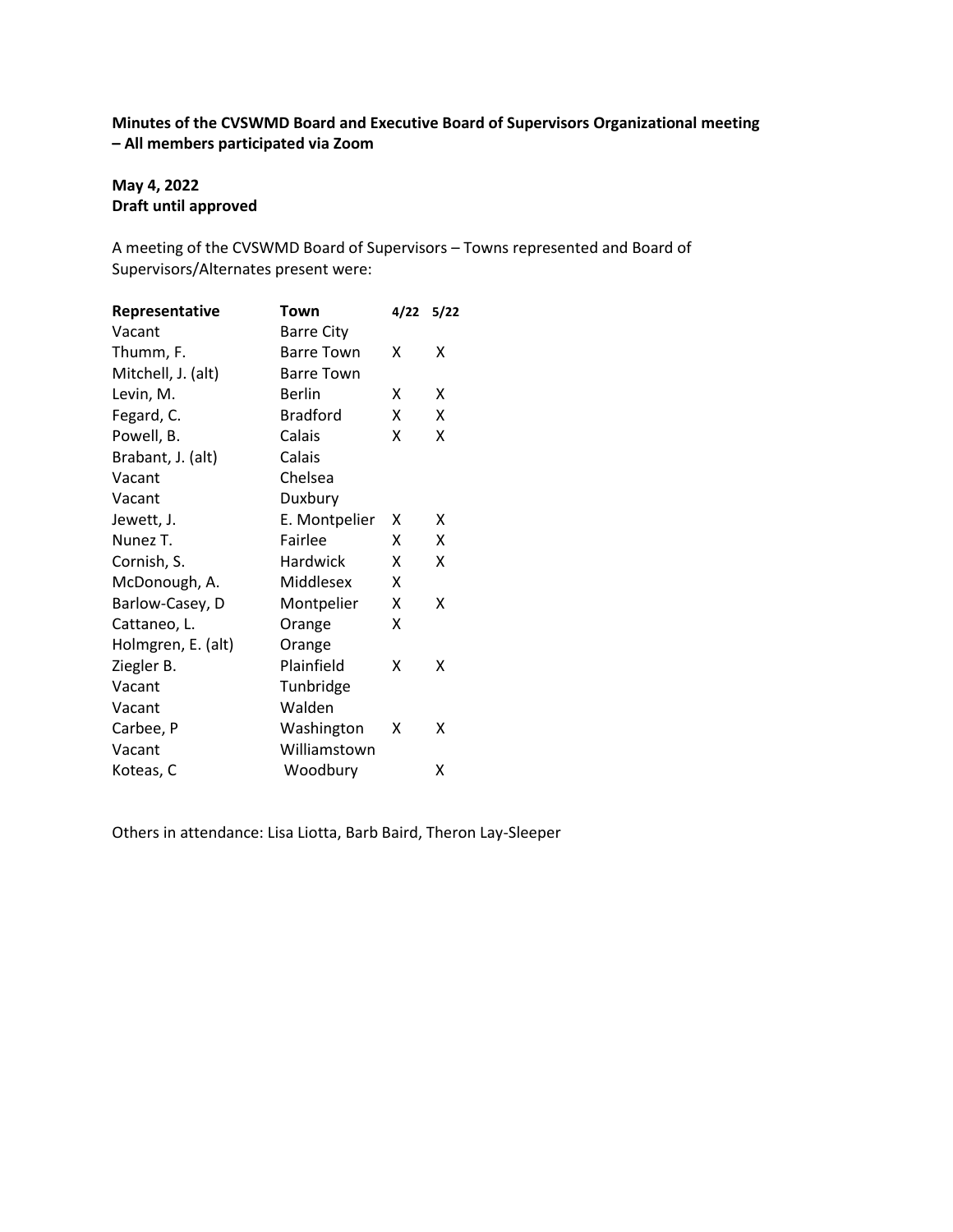Call to order (1) Fred Thumm called the meeting to order at 6:30.

Agenda Revisions (2) None.

Public Comment Period and Announcements (3) No public present. Welcome new Woodbury representative, Chris Koteas.

#### Consent Agenda (4)

- Adopt minutes of the Board of Supervisors April 6, 2022
- Accept minutes of the Program Oversight Committee April 6, 2022
- Accept minutes of the Executive Board special meeting April 20, 2022
- Accept minutes of the Financial Oversight Committee meeting April 26, 2022

#### **Bill Powell moved to accept the consent agenda. The motion was seconded and passed unanimously.**

#### Third Quarter Financial Statements (5)

In the absence of the Treasurer, Lisa Liotta presented the financials and the Treasurer's memo and answered questions.

## **Peter Carbee moved to accept the third quarter financial statements. The motion was seconded and passed unanimously.**

### Committees of the Board – Appointments (6)

## **Peter Carbee moved to keep the Ad Hoc Facility committee for another year. The motion was seconded and passed unanimously.**

Chair Fred Thumm appointed the following to committees:

Executive Board – Matt Levin was thanked for all his hard work as he exits this committee

Fred Thumm Lee Cattaneo Bill Powell Peter Carbee Donna Barlow Casey Jon Jewett

Financial Oversight Committee – Fred Thumm Bill Powell Peter Carbee Tad Nunez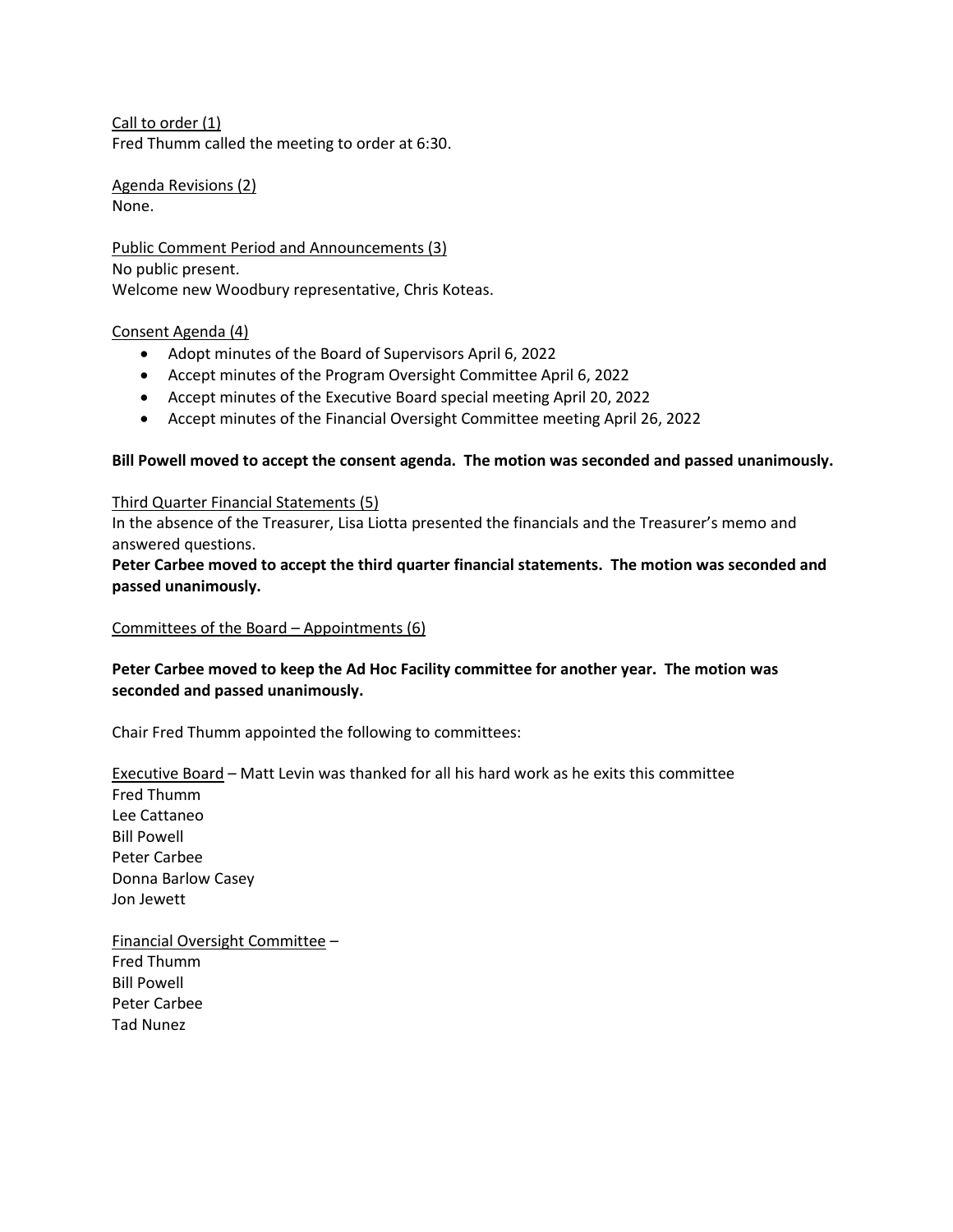Program Oversight Committee Lee Cattaneo Betsy Ziegler Shari Cornish Jon Jewett Chris Koteas

Grants Committee Matt Levin Shari Cornish Peter Carbee Charen Fegard

### Ad Hoc Facility Committee – appointed later in meeting but placed here for cohesiveness

Fred Thumm Lee Cattaneo Peter Carbee Jon Jewett Shari Cornish

### ANR Letter, Infrastructure Grant (7)

Lisa Liotta went over the letter from the Agency of Natural Resources that urged the board to not wait on completing the HHW facility project, to demonstrate commitment to moving the project forward, and to consider a smaller project than planned in light of a budget gap. If progress is not made on the project soon the funds may go to another district to help with other solid waste needs in the state. Liotta explained that CVSWMD could do something smaller than planned and still meet the needs and requests from residents for a year-round HHW facility. The Executive Board voted to move to a smaller, scaled back facility approach at their last meeting.

**Matt Levin moved to:**

- **Reverse the Board's March 2022 action to pause and reassess the project until September;**
- **Direct staff to continue work with contracted consultants using up to the amount previously authorized for consultants;**
- **Develop plans and a budget for a smaller scale Facility project and bring these forward to the Board for approval;**
- **Enter into a contract with a commercial real estate agent to locate and provide a list of suitable properties for assessment and consideration by staff as soon as possible.**

**The motion was seconded and passed unanimously.**

### Approve Annual 2021 SWIP Report (8)

Theron Lay-Sleeper went over the report that was included in the packet and explained that the Board votes to approve it every year before submittal.

**Donna Barlow Casey moved to approve the CY2021 SWIP report and approve staff's submission of the report to Vermont's Agency of Natural Resources by June 30, 2022. The motion was seconded and passed unanimously.**

Accept VLCT/PACIF Grant for safety equipment (9)